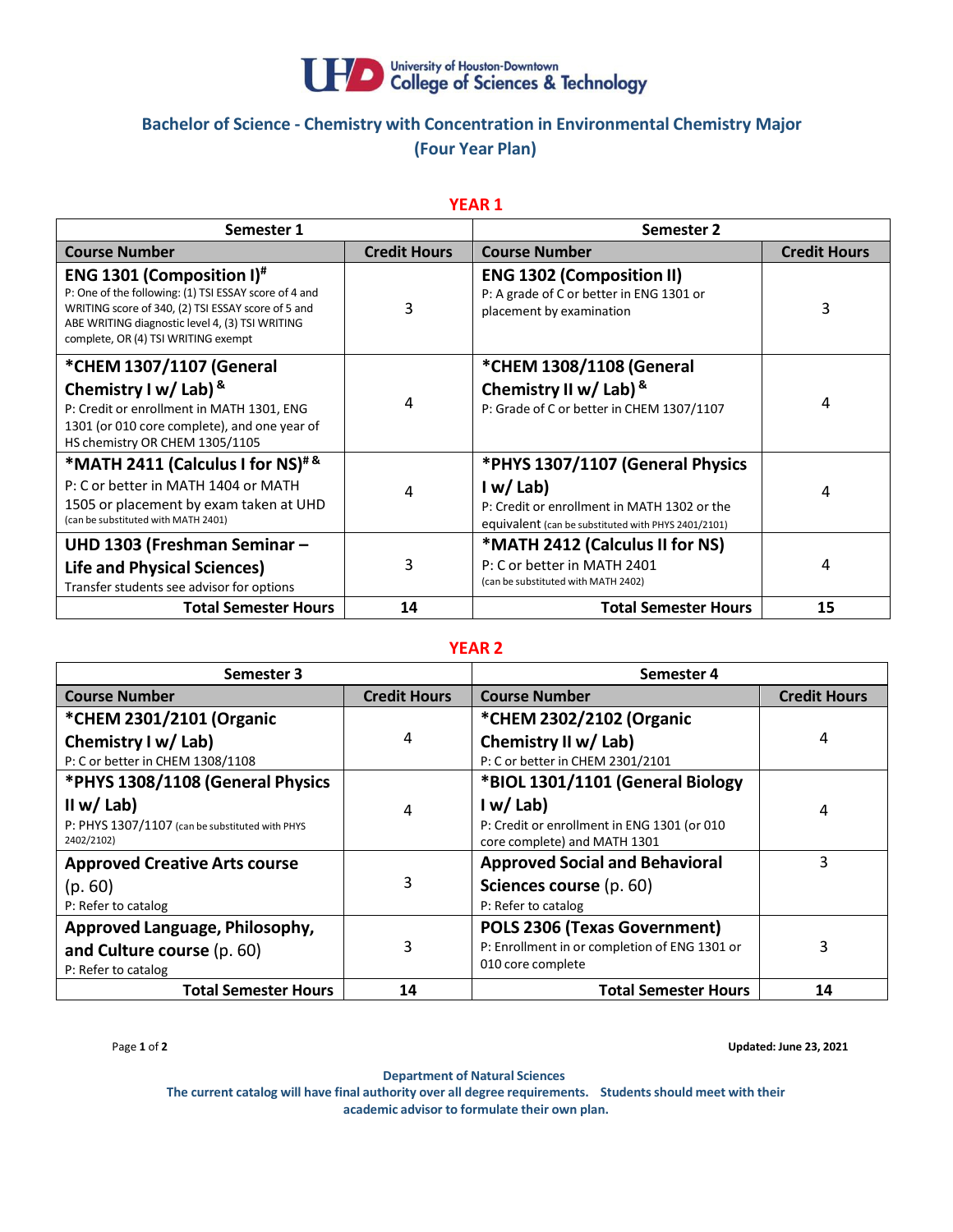| <b>Semester 5</b>                                                                      |                     | Semester 6                                                                                               |                     |
|----------------------------------------------------------------------------------------|---------------------|----------------------------------------------------------------------------------------------------------|---------------------|
| <b>Course Number</b>                                                                   | <b>Credit Hours</b> | <b>Course Number</b>                                                                                     | <b>Credit Hours</b> |
| *CHEM 3330/3130 (Physical                                                              |                     | *CHEM 3332/3132 (Physical                                                                                |                     |
| Chemistry I w/ Lab)<br>P: CHEM 2301/2101, MATH 2402, one year of<br>physics            | 4                   | Chemistry II w/ Lab)<br>P: CHEM 3330/3130                                                                | 4                   |
| *BIOL 1302/1102 (General Biology                                                       |                     | <b>CHEM 3320 (Environmental</b>                                                                          |                     |
| II w/ Lab)<br>P: BIOL 1301 and BIOL 1101                                               | 4                   | Chemistry) <sup>%</sup><br>P: BIOL 1302 and BIOL 1102; and CHEM 1308<br>and CHEM 1108                    | 3                   |
| CHEM 3310/3110 (Quantitative                                                           |                     | <b>CHEM 3300 (Undergraduate</b>                                                                          |                     |
| Analysis w/ Lab)<br>P: CHEM 1308/1108                                                  | 4                   | Research)<br>P: Approval by the NS department, minimum<br>GPA of 2.0, and permission of instructor       | 3                   |
| <b>Approved American History</b>                                                       |                     | *MBIO 2305/2105 (General                                                                                 |                     |
| course $(p. 60)$<br>P: Enrollment in or completion of ENG 1301 or<br>010 core complete | 3                   | Microbiology w/ Lab)<br>P: BIOL 1302/1102 and CHEM 1308/1108 (can<br>be substituted with GEOL 1305/1105) | 4                   |
|                                                                                        |                     | <b>Technical Writing Course</b> <sup>%</sup>                                                             | 3                   |
|                                                                                        |                     | TCOM 3302 or TCOM 4306                                                                                   |                     |
|                                                                                        |                     | P: Refer to catalog                                                                                      |                     |
| <b>Total Semester Hours</b>                                                            | 15                  | <b>Total Semester Hours</b>                                                                              | 17                  |

### **YEAR 4**

| Semester 7                                        |                     | Semester 8                                       |                     |
|---------------------------------------------------|---------------------|--------------------------------------------------|---------------------|
| <b>Course Number</b>                              | <b>Credit Hours</b> | <b>Course Number</b>                             | <b>Credit Hours</b> |
| CHEM 4362/4162 (Advanced                          |                     | <b>CHEM 4410 (Instrumental</b>                   |                     |
| Inorganic Chemistry w/ Lab) %                     |                     | <b>Methods of Analysis)</b>                      |                     |
| P: CHEM 3330/3130 and CHEM 3332/3132              | 4                   | P: CHEM 33110/3110                               | 4                   |
| CHEM 4340/4140 (Biochemistry I                    |                     | <b>CHEM 4364/4164 (Polymer</b>                   |                     |
| w/Lab) $%$                                        | 4                   | Chemistry) <sup>%</sup>                          | 4                   |
| P: BIOL 1302/1102 and CHEM 2301/2101              |                     | P: CHEM 2302/2102                                |                     |
|                                                   |                     | (can be substituted with CHEM 4344 or CHEM 4360) |                     |
| <b>MBIO 3340 (Environmental</b>                   |                     | <b>Approved American History</b>                 |                     |
| Microbiology)                                     | 3                   | course $(p. 60)$                                 | 3                   |
| P: Grade of C or better in MBIO 2305/2105 (can    |                     | P: Enrollment in or completion of ENG 1301 or    |                     |
| be substituted with BIOL 4360 or GEOL 3303)       |                     | 010 core complete                                |                     |
| <b>Approved Oral Communication</b>                |                     | <b>POLS 2305 (Federal Government)</b>            |                     |
| course $(p. 60)$                                  | 3                   | P: Enrollment in or completion of ENG 1301 or    | 3                   |
| P: Refer to catalog                               |                     | 010 core complete                                |                     |
| <b>STAT 3311 (Statistical Analysis for</b>        | 3                   |                                                  |                     |
| <b>Natural Science)</b>                           |                     |                                                  |                     |
| P: A grade of C or better in MATH 1404 or MATH    |                     |                                                  |                     |
| 1505 (can be substituted with CS 1408 or CS 1410) |                     |                                                  |                     |
| <b>Total Semester Hours</b>                       | 17                  | <b>Total Semester Hours</b>                      | 14                  |

# **Total Credit Hours Required 120**

Page **2** of **2 Updated: June 23, 2021**

**\*** Critical course required to stay on track within major and take subsequent courses

**#** Students are expected to place into ENG <sup>1301</sup> and MATH <sup>2401</sup> via CLEP or Bypass exams – placement tests determine which english or math course students should start with and additional courses may be necessary